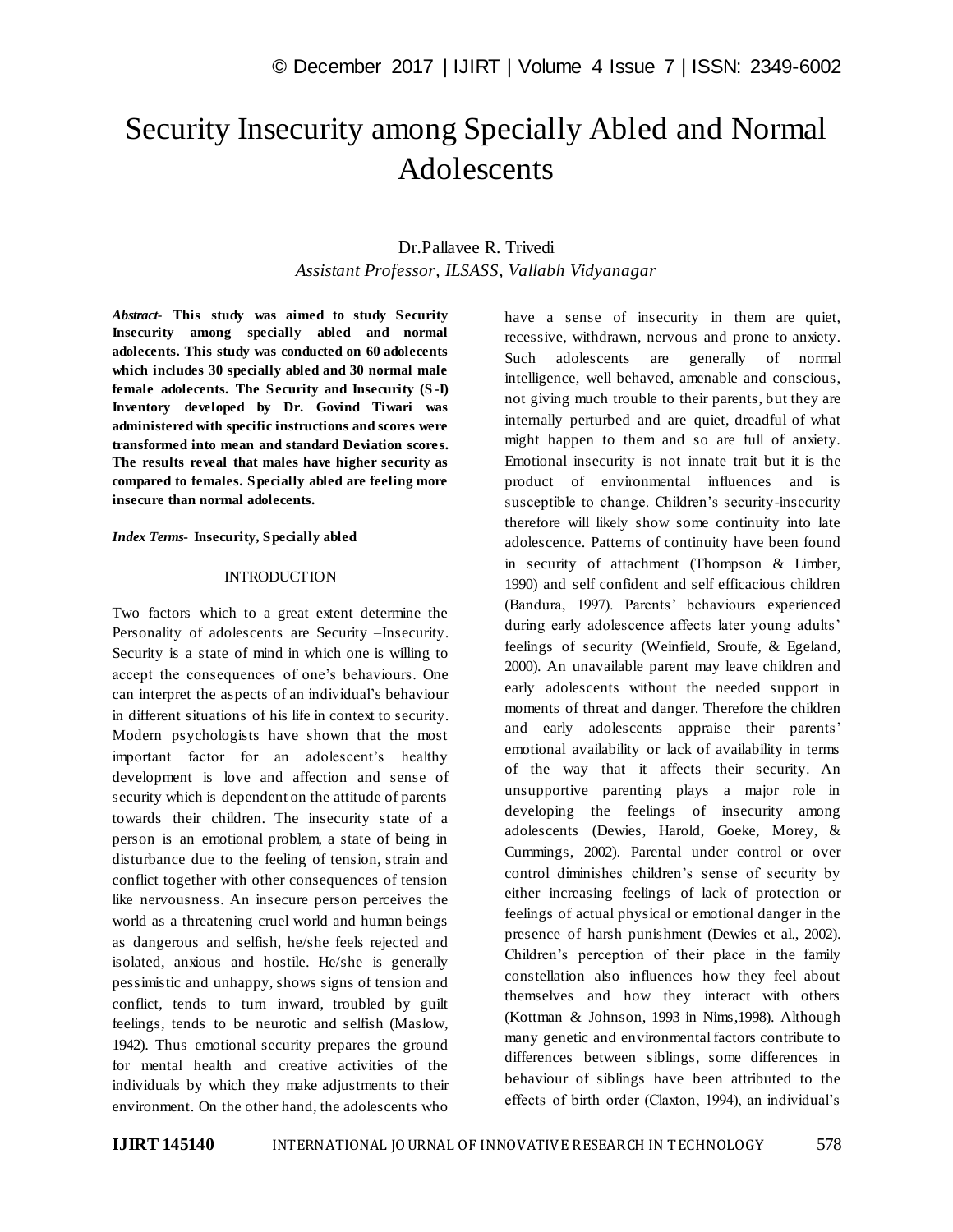rank by age among siblings. The place of the individual within the family, the Security is one of the basic needs; it can also be seen as a basic value in Western societies (Niemela, 2000), where more and more systems are developed to guarantee security. Security is a highly valued goal, which may be difficult to reach because of different threats and risks in personal lives and in near and global environments. One indicator of the collective quest for security is evident in the literature and studies on different risks.

Whether or not a disabled person devaluated himself, he still has to cope with another important aspect of his psychological situation, namely, insecurity. Many areas of his life may be characterized by a lack of definiteness as to what may happen, an uncertainty as to where he stands with respect to the world about him. The following are three important sources of insecurity. he cultural world of houses, jobs, automobiles and cities is devised with the requirements of a broad group of relatively "normal" people in view. For this group, society goes far to structure and define the physical conditions of life. Only if this is done, are people free to make plans with the expectation of carrying them out. When a physically normal person starts to work-he generally knows what is possible and what is impossible for him in the way of perception, physical locomotion's and manipulations, and he knows that within the limits of what is possible he can usually accomplish the day's tasks. He knows that the steps of the bus will be of a convenient height that the seats will fit him, that the walk from the bus stop will not exhaust him, that the controls of the elevator will be within reach. In addition to the increased hazards and uncertainties arising from his physical situation, the handicapped person is faced with a similar state of affairs in his social world. The conflicting attitudes of normal persons toward the handicapped have been thoroughly established. Acceptance and rejection, sympathy and pity, trust and fear, valuation and devaluation are the rule. This is due partly to ambiguous, unstable perception. The disabled person is seen now as good, now as evil; now as able, now as unable; now as childish, now as adult. The consequence of this is that the handicapped person is inevitably unsure of his reception by others and uncertain of the stability of their attitudes. Finally, the physically handicapped person is faced with

greater ' uncertainty in building a consistent attitude toward him. He meets the same difficulties others have in forming a stable, consistent attitude toward him. He receives the same ambiguous stimuli as others do when he views his own physique. He, too, must separate his perception of his imperfect body from the stimuli that reveal his less imperfect person. He is also faced with a conflict between the cultural values concerning physique and those relating to the dignity of the individual. He fluctuates between feeling ashamed when the physical values are high and feeling an inner strength when the human dignity values are most potent. Moreover, in the case of acquired disability, his new body image conflicts with that of his former self.

#### OBJECTIVE OF THE STUDY

- To study the Security and Insecurity of Specially abled Male and Specially abled Female.
- To study the Security and Insecurity of Normal Male and Normal Female.

Sample:-

The study was conducted on 60 Adolescents (30 differently able adolescents and 30 normal adolescents. The sample was selected by using random sampling technique. It has been divided into 15 each group, who were differently able and normal adolescents, male and female and the age group is from 15 to 22.

Tools:-

The Security and Insecurity (S-I) Inventory developed by Dr. Govind Tiwari, Department of Psychology, Agra College, Agra and Dr. H.M. Singh Psychology Department, R.B.S. College, Agra. Coefficient of the scale was determined by split-half method and applying the Spearman-Brown correction formula and it was found 0.67. The test retest reliability of the inventory is also calculated. It is found .73(N=49) with an index of reliability of .79 with one month interval time.

## **Procedure:-**

Each subject was contacted personally and rapport was established. All the subjects were informed that their data will be kept confidential. Quaitionnaire was administered with instructions.

#### **Statistical analysis:-**

Mean and standard deviation were computed for all the variables.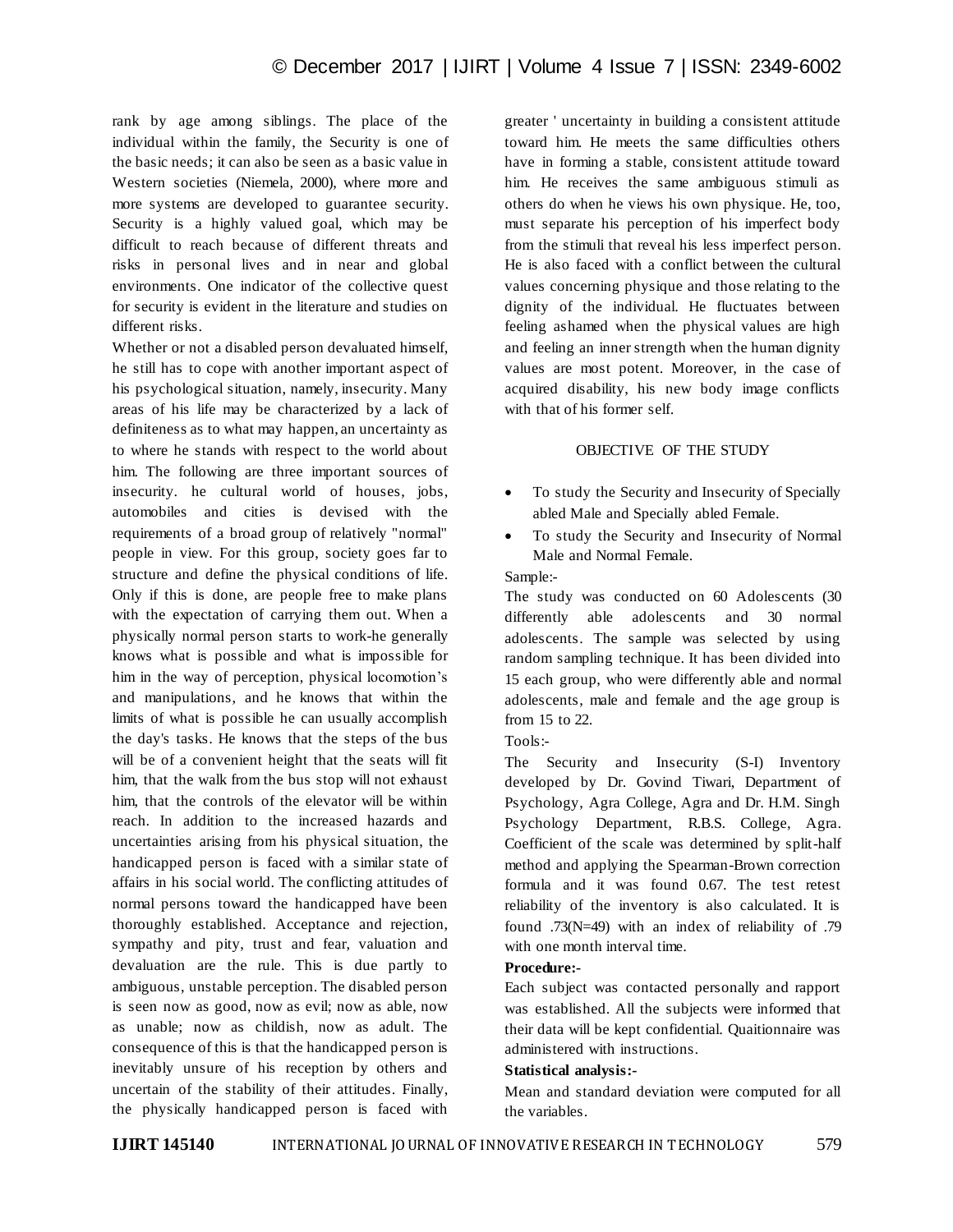# RESULT AND DISCUSSION

|                                                    |  |  | Table no. 1: Showing the result of Mean and |  |  |  |  |  |  |  |
|----------------------------------------------------|--|--|---------------------------------------------|--|--|--|--|--|--|--|
| Standard Deviation score of Security - Insecurity. |  |  |                                             |  |  |  |  |  |  |  |

| <b>Types</b>           | Mean  | Standard  |
|------------------------|-------|-----------|
|                        |       | Deviation |
| Specially abled Male   | 22.93 | 6.708     |
| Specially abled Female | 17.53 | 10.64     |
| Normal Male            | 33.06 | 49.51     |
| Normal Female          | 30.73 | 45.93     |

#### RESULTS OF THE STUDY

From the above table it can be interpreted that on the basis of mean score of Specially abled male that is 22.95 and specially abled female that is 17.53 it is evident that specially abled males have higher security as compared to specially abled females, Normal male score that is 33.06 as compared to normal female which is 30.73 which indicates that normal males are higher secured as compared to normal females which was highlighted in the studies conducted by Karen Baynes-Dunning & Karen Worthington Georgetown in paper titled Responding to the Needs of Adolescent Girls in who on the basis of their studies conclude that Normal Care Girls are victimized at higher rates than boys and are more likely to be victims of sexual abuse and sexual assault. Girls tend to internalize their response to trauma by harming themselves and abusing drugs and alcohol and are more likely to suffer from depression and post-traumatic stress disorder (PTSD) which has been one of the reasons for disability cases in rise.

Specially abled are more secure than females was also highlighted nn the study conducted by Dr. M. Shahul Hameedu stated that A few studies have been made, which show that persons with disabilities, more often than specially abled girls as compared to boys , lack access to basic services, employment, credit, land and other resources that could reduce poverty. The vicious circle between disability and poverty varies as well within and between cultures and contexts, but is generally acknowledged to be strong. Poverty has to be seen not only from the economic perspective, but also from the point of social exclusion and powerlessness. In developing countries, persons with disabilities and their families often live in poor and unsafe conditions and all persons with disabilities experience discrimination Normal adolescents are more secured as compared to specially abled adolescents which was also revealed in research paper conducted by N. Janardhana etal in their paper titled Discrimination against differently abled children among rural communities in India: Need for action journal of natural sciences and biology and medicine Jan 2015 stated that Due to stigma associated with disabilities, families become victims of discrimination and human rights abuse. When poverty, physical neglect and social marginalization intersect, the impact on the disabled can be devastating. Differently abled children's are kept hidden away at their home, denied basic rights of mobility, education and employment. They are viewed as dependent persons. Such discrimination in some cases starts from the family members and spreads right up to the policy makers and state authorities. As a result of such discrimination the differently abled children's face chronic ill health, socio-economic burden and destitution. Sometimes it is so difficult to define the marginalization — they are outside the margin or within the community meaning, locked in the rooms, institutionalized, families isolating themselves, enrolling in special schools, not admitting that they have children with disabilities (CWDs), in the hospitals, etc. Social attitudes and stigma play an important role in limiting the opportunities of disabled people for full participation in social and economic life, often even within their own families.

#### **CONCLUSION**

On the basis of analysis of the data it has been revealed that the social stigma that is associated with the disabled persons its not only the adolescents but it is also the families who have been also been victimized, discriminated and also have been subjected to abuse which has also led to neglecting of these families and also sometimes the families because of the social stigma that is associated with these Parents have neglected their children's specially girl child denying them their basic rights of mobility, education and sometimes inculcating trauma and disorders as a result they faced chronic ill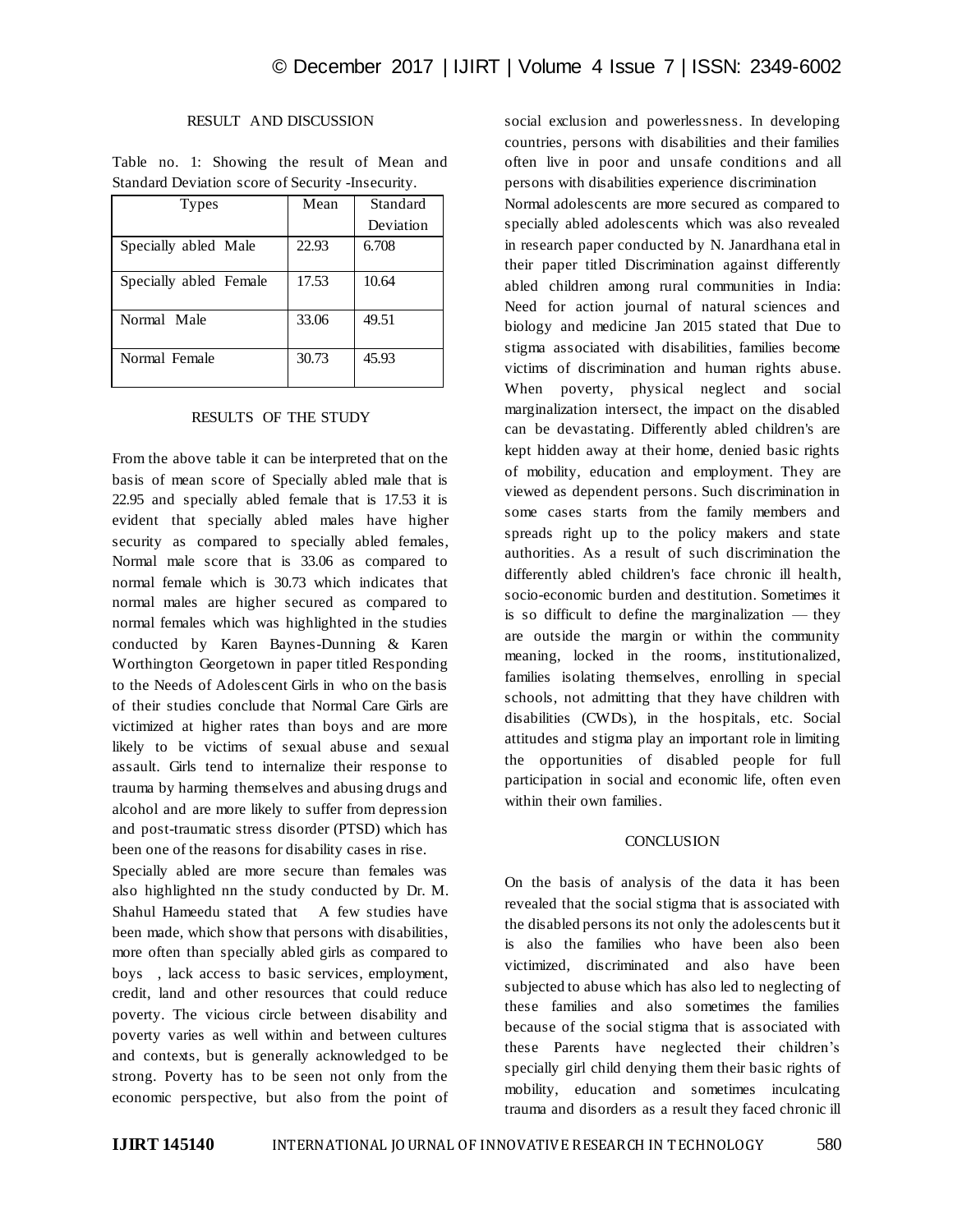health destitution. The above foresaid have also been reason why such child's have been kept in foster place or orphanage where there have been cases where they have been subjected to sexual abuse and sexual assault**.** And it is also concluded that normal males and females are more secure as compared to specially abled males and females because Differently abled children's are kept hidden away at their home, denied basic rights of mobility, education and employment. They are viewed as dependent persons. As a result of such discrimination the differently abled children's face chronic ill health, socio-economic burden and destitution. Sometimes it is so difficult to define the marginalization — they are outside the margin or within the community meaning, locked in the rooms, institutionalized, families isolating themselves. Social attitudes and stigma play an important role in limiting the opportunities of disabled people for full participation in social and economic life, often even within their own families.

## REFERENCES

- [1] Bandura, A., 1997, "Self efficacy: The Exercise of Control." NewYork:W.H.Freeman and Company.
- [2] Barker, Roger G., Wright, Beatrice A. and Gonick, Mollie R: Adjustment to Physical Handicap and Illness: A Survey of the Social Psychology of Physique and Disability. Bulletin 55. New York: Social Science Research Council, 1946.
- [3] Barker, Roger G.: The Social Psychology of Physical Disability. Journal of Social Issues, 1948, 4-, 28-35.
- [4] Brighouse, Gilbert.: The Physically Handicapped Worker in Industry. Bulletin 13. Pasadena, Calif.: California Institute of Technology, 1946.
- [5] Chicago Sun-Times, September 4, 1951, p. 30.
- [6] Claxton, V.G., 1994, "Sibling Relationships in Cross-cultural Perspective.‖ Journal of Marriage & the Family, 56, pp.7-20.
- [7] Davies, P.T., Harold, G.T., GoekeMorey, M.c., andCummings, E.M., 2002, "Child Emotional Security and Interpersonal Conflict." Monographs of the Society for Research in Child Development, 67, pp.1-113. U.s.Blackwell Pub.
- [8] Dembo, Tamara, Ladieu, Gloria, Wright, Beatrice A.: Adjustment to Misfortune: A Study

in Social and Emotional Relationships between Injured and Noninjured People. Final Report to the Office of the Surgeon General, 1948. MS.

- [9] Dr. M. Shahul Hameedu "The Emerging Development Model in India Differently-Abled" International Journal of Scientific and Research Publications, Volume 4, Issue 1, January 2014 1 ISSN 2250-3153.
- [10] Goldman, Raymond Leslie.: Even the Night. New York: Macmillan, 1947.
- [11] Habbe, S.: Personality Adjustments of Adolescent Boys with Impaired Hearing. Thesis. New York: Teachers College, Columbia University, 1936.
- [12] Hathaway, Katharine Butler.: The Little Locksmith. New York: Coward McCann, 1942.
- [13] Karen Baynes-Dunning & Karen Worthington Georgetown, Journal on Poverty Law & Policy Volume XX, Number 2, Winter 2013.
- [14] Ladieu, Gloria, Hanfmann, Eugenia, Dembo, Tamara: Studies in Adjustment to Visible Injuries; Evaluations of Help by the Injured. Journal of Abnormal and Social Psychology, 1947, 42, 169-192.
- [15] Lewin, Kurt, Dembo, Tamara, Festinger, Leon, Sears, Pauline: Level of Aspiration, (in) Personality and the Behavior Disorders, J. M. Hunt (ed.) New York: Ronald Press, 1944.
- $[16]$  Maslow, A.H., 1942, "The Dynamics of Psychological SecurityInsecurity."Character and Personality, 10, pp.331-344.
- [17] N. Janardhana etal "Discrimination against differently abled children among rural communities in India: Need for action" journal of natural sciences and biology and medicine.
- [18] Niemelä, P. (2000). Turvallisuuden käsite ja tarkastelukehikko, In: Inhimillinen turvallisuus. P. Niemelä, and Anja Riitta Lahikainen (Eds.), pp. 21-37, Tampere: Vastapaino.
- $[19]$  Nims, D.R., 1998, "Searching for Self: A Theoretical Model for Applying Family Systems to Adolescents Group work." Journal for Specialists in Group Work, 23, pp.133-144.
- [20] Noland, E. W., Bakke, E. W. : Workers Wanted. A Study of Employers Hiring Policies, Preferences and Practices in New Haven and Charlotte. New York: Harper and Bros., 1949.
- [21] Thompson, R.A., and Limber, S.P., 1990, ―Social Anxiety in Infancy : Stranger and